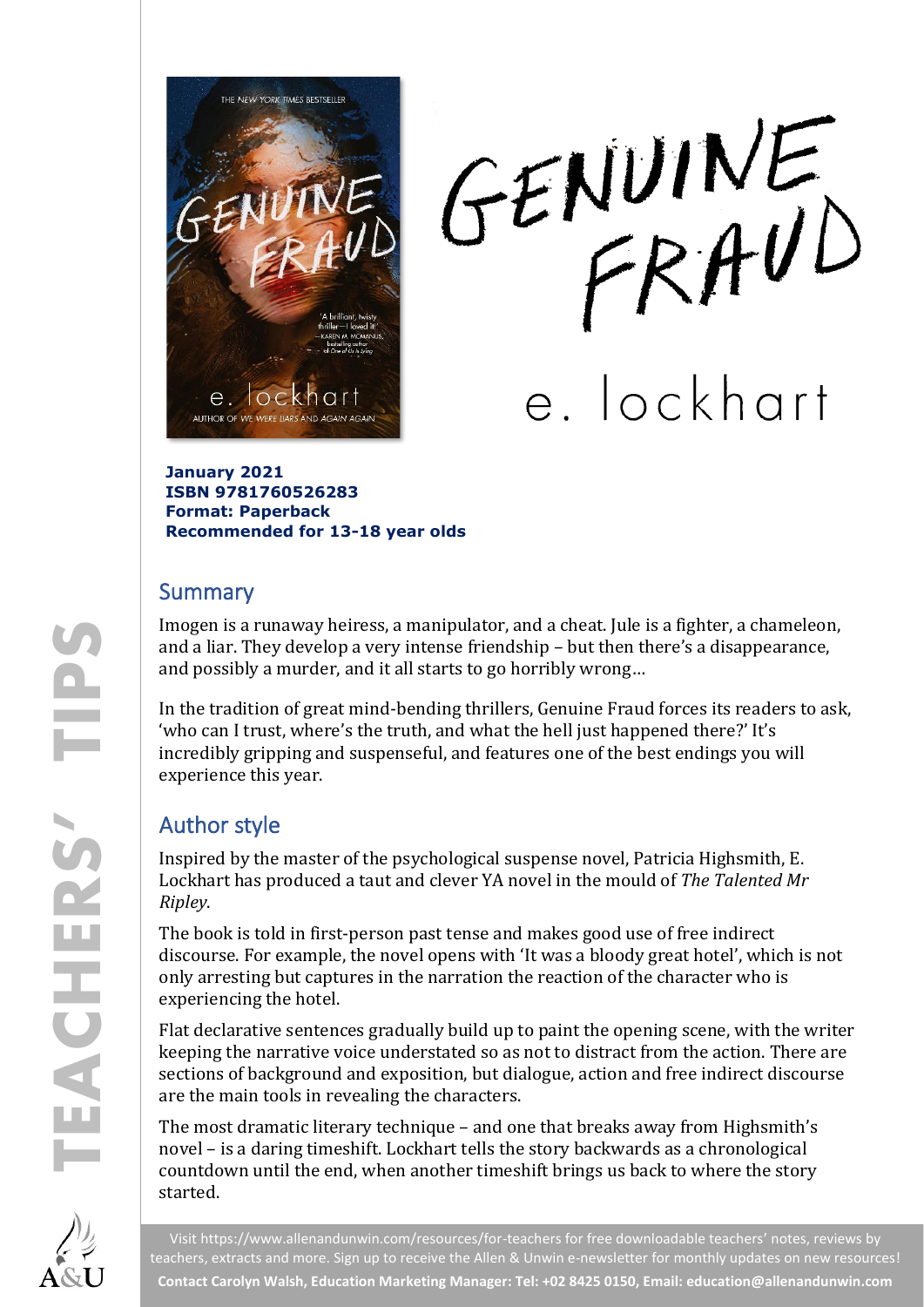

## Use in the classroom

This book is a must for the school library and will principally suit the English classroom, although it is also relevant to classes on morals and ethics. It is essentially a complex portrait of identity and obsession, with a twist at the end perfect for genre discussions.

Like other novels by this author, *Genuine Fraud* challenges genre and gender stereotypes with tough, intelligent, flawed, female characters. Students should enjoy debating the issues that are thus thrown up. As the author notes, below, there is also a strong element of class consciousness and resentment/envy.

#### **Discussion questions and activities**

- 1. Before reading the story, examine the image on the front cover of the novel and write a short paragraph to explain your reaction to it. What does it make you feel, what genre of book do you expect with such an image on its cover, and what sort of things do you think might occur in the novel? After finishing the novel go back to this paragraph to see whether your predictions of genre and events were correct.
- 2. Read the first line of the novel. Why do you think the author decided to start with this particular line? Why do you think she chose to use the term 'bloody' in the sentence? Define the term 'free indirect discourse' and decide if you think this style of narration describes the first chapter of *Genuine Fraud.*
- 3. E. Lockhart tells Jule's story using reverse narrative.
	- − define the term 'reverse narrative',
	- − explain the positives and negatives of using this technique,
	- − do you think this technique is better for some literary genres than others i.e., a psychological thriller versus fantasy fiction? Explain your answer.
- 4. *At first, she texted Patti Sokoloff pictures and wrote, chatty, hopeful emails, but it wasn't long before Jule ignored Patti just as Imogen did.* (p. 205)

Why do you think E. Lockhart decided to mention Patti Sokoloff at this point in the story? How does this mention of Imogen's mother 'unsettle' the reader's understanding of events? Give other examples in the novel where this occurs.

5. '*They're, like, the edgy orphans . . . Yeah. Like, in* Vanity Fair*, Becky Sharp is one big ambition machine. She'll stop at zero. Jane Eyre has temper tantrums, throws herself on the floor. Pip, in*  Great Expectations*, is deluded and money hungry. All of them want a better life and go after it, and all of them are morally compromised.'* (p. 32)

Discuss how these references relate to the characters of both Jule and Immie as the story unfolds.

6. *'The important thing is this: to be able at any moment to sacrifice what we are for what we could become.'* Charles Du Bos (p. 237).

How does this quality differentiate Jule and Immie, and ultimately make Jule the survivor?

7. *'. . . She also said those comic book heroes aren't simple heroes, but "complicated ones who make moral compromises in the same tradition as the orphans in Victorian narratives."'* (p. 228)

Would you describe Jule as a 'hero' in Immie's definition of the term?

Optional question: compare and contrast Jule with one of the following famous characters: Becky Sharp (*Vanity Fair*), Jane Eyre (*Jane Eyre*), Phillip Pirrup (*Great Expectations*), Spiderman, Batman, Superman.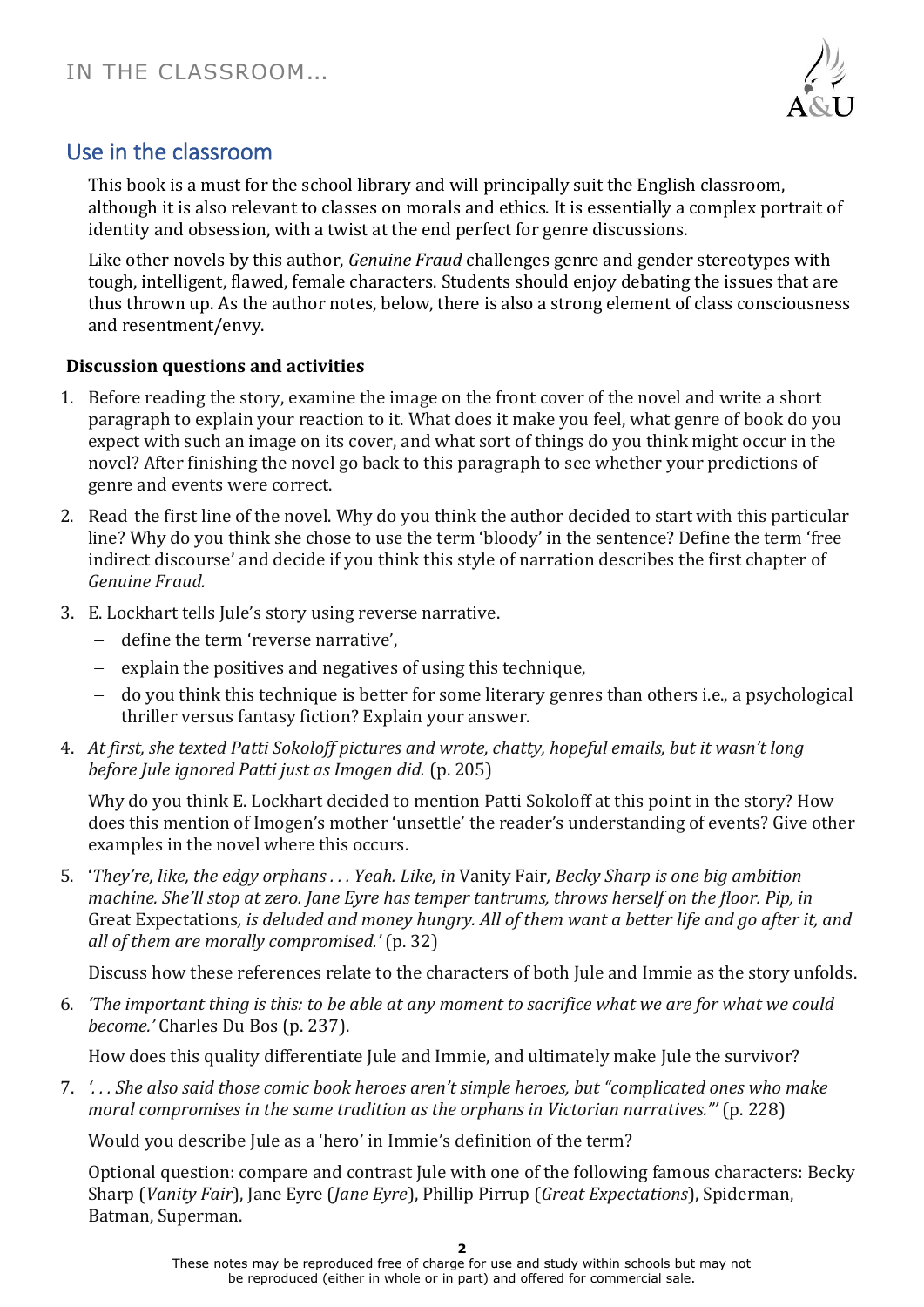

8. *'Going forward, Jule would become something else entirely. There would be other bridges to walk across and other dresses to wear. She had changed her accent, had changed her very being. She could do it again.'* (p. 262).

Write a short story describing where Jule goes and what she does next.

- 9. How does the last chapter of *Genuine Fraud* alter the reverse narrative of the rest of the novel? Why do you think E. Lockhart chose to end the story this way rather than end it with Jule walking to the waitressing job at the Greenbriar School?
- 10. E. Lockhart said of *Genuine Fraud*, *'it is about the American Dream and what it looks like in the early twenty-first century'*.

What do you think she meant by this statement?

How would you compare it with *The Great Gatsby*, the classic story about the American Dream in the early twentieth century?

## In the author's own words

'*Genuine Fraud* is a novel that represents my worst self – the ugliest parts of my soul that I don't generally care to show to anyone. It is full of need and ambition and loneliness and fury. I tried to write honestly about the contradictions within me, and I think that doing so is still a feminist act.

'I have written book after book about people who one way or another infiltrate the dominant social class and then question its values. The boys club. The world of rich and well-educated people. And such is my own story. I grew up partly in and partly out of a number of privileged worlds. I write about knocking on the glass ceiling and about figuring out the codes and alliances of places I don't automatically have membership in. Jule [*Genuine Fraud*'s protagonist] is very like me in many ways, and very connected to other characters I have written. She is just the darker part.

'*Genuine Fraud* is also about the American Dream and what it looks like in the early twenty-first century.'



#### **– E. Lockhart**

# Author's Note (Featured at the end of *Genuine Fraud*)

'I was inspired by many, many books and films in the writing of *Genuine Fraud*: Victorian orphan stories, con artist tales, antihero novels, action movies, noir films, superhero comics, tales told backward, stories of class mobility, and books about the lives of ferociously ambitious, unhappy women. The novel I have written feels to me like layer upon layer of references. I cannot possibly name all my influences, but particular debt goes to Patricia Highsmith for *The Talented Mr. Ripley*, to Mark Seal for *The Man in the Rockefeller Suit*, and to Charles Dickens for *Great Expectations*.'